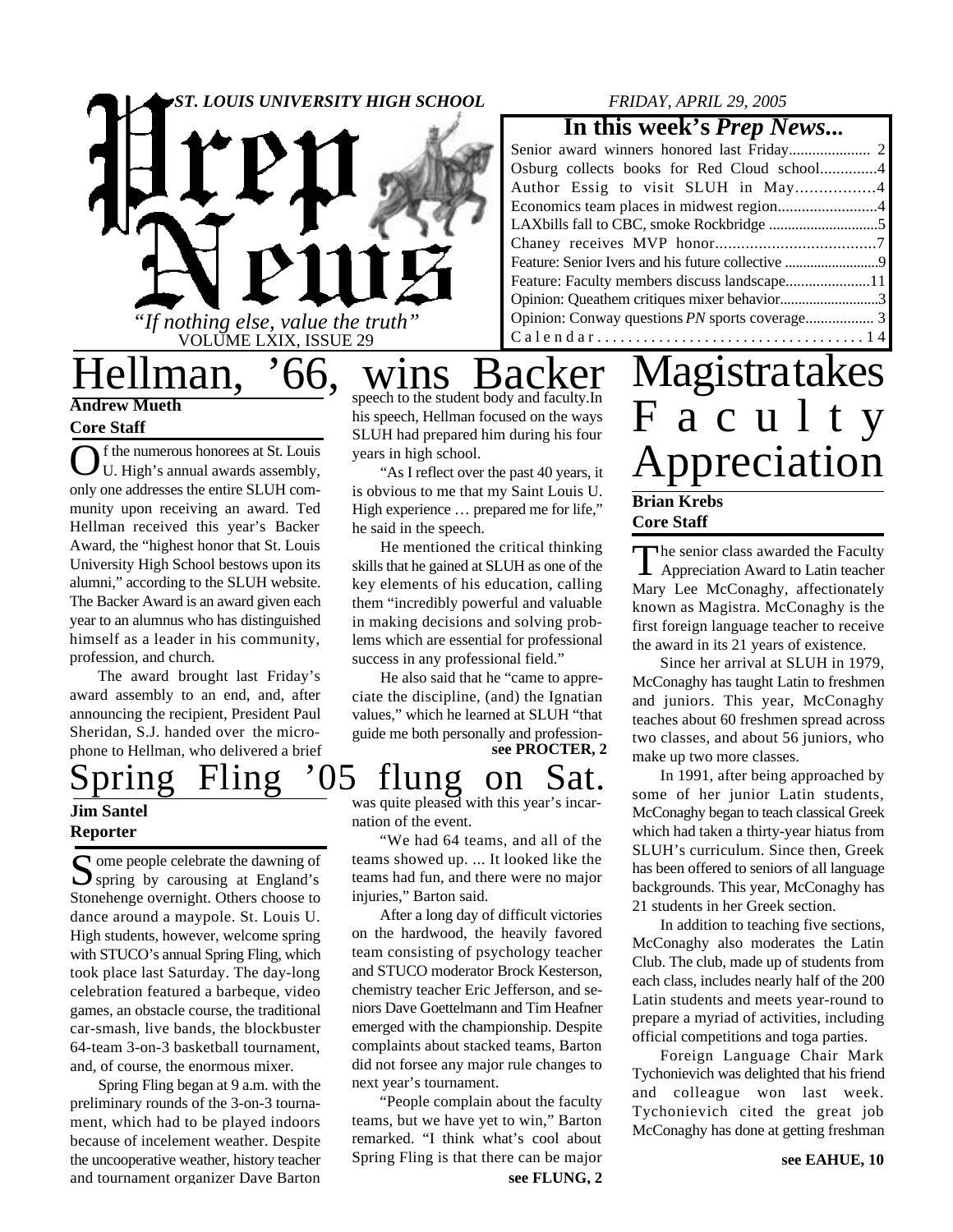## **News** April 29, 2005 **News**<br>**honored** at tudents honored at awards assembl

#### **Eric Durban Staff**

Recognizing seniors was the raison<br>Reliefre of at last Friday's awards asecognizing seniors was the raison sembly, and six distinguised seniors were given major awards.

In addition to the annual Dunn-Martel, Hinck-Hereford, Jesuit Secondary Education Association (JSEA), Mac Boland, and Ed Hawk awards, this year's assembly also gave one senior the honor of being the first Raterman Award winner.

Awarded annually since 1988, the Dunn-Martel award represents the hard work and dedication of long time coaches Ebbie Dunn and Paul Martel. According to the plaque in the center corridor, the award is bestowed to the "Scholar-Athlete" of the graduating class. The years winner was senior Tim Heafner. Heafner has excelled in the classroom and played

## PROCTER

#### (from 1)

ally, because a career without values, like a life without values, is empty."

He ended with the encouragement that "the critical thinking skills, the discipline, and the values that you are developing today will prepare you well for the journey of your life."

Hellman, who has known about the award since January, and remarked, "I was honored," when he learned that he was the recipient.

The process of choosing the Backer Award recipient begins with a board member or another person nominating someone whom they believe meets the requirements listed for the award, including one or more of the following: "service to their family, their church and their fellow man, contributions to their business or profession, leadership in civic or social work, or promotion of intellectual or cultural pursuits." Sheridan pointed out that the list of nominees grows constantly, but no candidate is ever removed from the list unless he is selected as the recipient.

In December and January, a committee composed of the superior of the Jesuit Community Tom Cummings, S.J., Chairman of the Board of Trustees John

an integral role in the 2003 State Championship Swimming squad. This school year, he was named the Missouri Water Polo Player of the Year.

Voted on by members of the senior class, the annual Hinck-Hereford award is given to the senior who, according to Dr. Schenkenberg, has excelled in "leadership, scholarship, and athletics." Combining leadership and athletics as a captain of the Varsity football team, senior Matt Herzberg was selected to recieve the award. Herzberg will have the chance to develop his leadership next year at the Air Force Academy.

The JSEA award is an honor given to a student in each of the 47 Jesuit high school's in the nation. Tom Cummings, S.J., was on hand to present the award. As described by Cummings, the award is given to "a well-rounded person, who is intellectually compotent, open to growth, reli-

## FLUNG

(from 1)

upsets as the day goes on. You need endurance. It's not necessarily (the team) who has the better overall talent that's going to win."

Proof was provided by the team consisting of freshmen Eric Devlin, Thomas Egan, Andy Hill, and Dan Niese, who became the first elite eight appearance by an all-freshman team in tournament history.

As the battle for basketball glory raged in the gymnasium, other students ate barbeque provided by the National Honor Society, smashed an old car on the upper lot, tackled an obstacle course in the theatre loge, or enjoyed the music of favorite SLUH bands such as "Bob" and the "Wee Beasties" in the Danis Lobby.

The festival, however, lacked the sand

Wunderlich, and Sheridan looked at possible candidates for the award.

Sheridan summarized that the committee looks for a candidate who is "the Grad at Grad: We're looking for a man who's spiritual. We're looking for a leader, for a man who's confident, who wants to learn … who is compassionate, who cares

gious, loving, and committed to doing justice in generous service to the people of God." Senior Charlie Samson was then announced as the winner. After he reached the stage, Cummings described him as "an inspiration to us all." A two-sport athlete, he holds a 4.0 GPA and is involved in CSP. As the JSEA winner, Samson will be one of the honorary student speakers at the graduation dinner.

Since 1960, the Mac Boland award has been bestowed upon a SLUH senior who has "most influenced his fellow students to a more united participation and spirit that is St. Louis U. High." The award was started in memory of Mac's untimely death of leukemia as a member of the class of 1958. Chosen by the faculty, senior STUCO president Joe Eggleston will speak at graduation and have his name placed on a plaque in the center corridor.

**see CONGRATULATORY, 10** "My initial reaction was shock, and it

volleyball court that was supposed to be in place on the P.E. field behind Berthold Avenue for use during the festival. Kesterson said that the field had not had ample time to dry out enough for the sand to be delivered, and "once the weather started getting nice last week, it would have interfered with Spring Fling, so (STUCO) just decided to put a hold on (the sand.)" Because the sand was never actually delivered, Kesterson said, STUCO did not have to pay for it.

Kesterson estimated that about 2,000 people were in attendance at the mixer, compared to 3,500 attendees at the Backto-School mixer held in August, and that they did not have to turn anyone away because of space constraints.

 Throughout last week, STUCO distributed tickets that all non-SLUH males would need to gain entrance to the

**see TRYST, 8**

#### about the poor."

Sheridan nominated Hellman this past winter, and stated that when he brought forward Hellman's name to the members of the selection committee, "everyone was delighted by the prospect." In addition,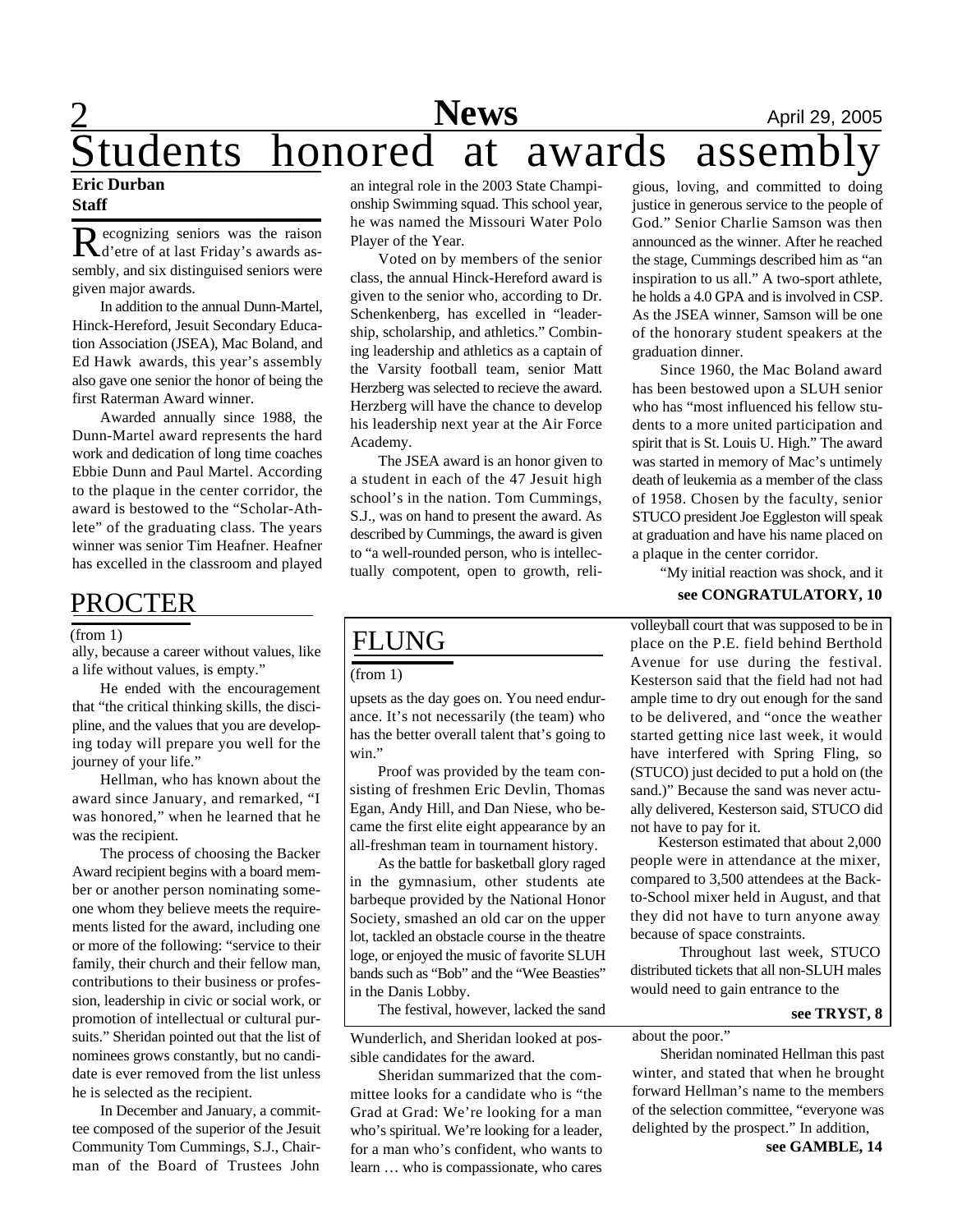## LETTERS TO THE EDITORS Conway, '03, asks for rugby coverage

To whom it may concern,

I was always proud of the family atmosphere that was abundant at St. Louis U. High while I was a student there. SLUH is a school steeped in tradition and, even more so, pride in itself and its students for their tremendous accomplishments.

While I was at school, the *Prep News* not only covered the school lives of the U. High students, but also important events and achievements beyond the halls and playing fields of Backer Memorial. And as I read this past week's edition, I see that this tradition has continued, as you have printed a story regarding the sit-in/fast of a fellow member of the Class of '03, Joe Thomas.

This is why I am surprised, and a little disappointed, at the lack of coverage of the Druids Rugby team. I am aware that their status as a club sport at SLUH was basically revoked this year for several reasons, which I do not think are necessary to explain for the purpose of this letter. But whether it be policy not to cover athletic teams strictly aligned with the school or just complete apathy on the part of the sports beat staff of the *Prep News*, I implore you to reconsider your stance. In not covering the Druids success this year, you are missing the story of one of the best athletic teams to go through our school in years. Last weekend, the Druids qualified for the regional rugby tournament down in Texas later this spring, and if they place in the top three they will qualify for the national tournament.

Now I do not believe they have any games left in St. Louis before they go, so you probably cannot witness firsthand how good they are unless you attend a practice. But, I would ask a few things of you, the student body: if they have any games left, go and cheer on your fellow Jr. Bills because they still deserve your support; wish these guys luck in regionals because whether the administration likes it or not, this team still represents St. Louis U. High on some level; and to the *Prep News*, be consistent in the writing of articles about the current achievements of SLUH's students outside the iron gates of the campus, because as a family, everyone should be be able to enjoy the successes of their brothers.

Tim Conway, '03

## Queathem, '05, critiques behavior at Spring Fling Mixer

To the Editors:

After attending the Spring Fling mixer, I felt disappointed for the first time to be a member of the St. Louis U. High community. While I appreciate the hard work and organization required to plan an event of this magnitude and commend those involved on their success, I see the need to examine the type of behavior that mixers promote. Without explicitly discussing the various rumors surrounding this specific event, I challenge the community to recognize the immoral, immodest, and discouraging conduct displayed last Saturday night.

I can only imagine how an outsider encountering SLUH students for the first time perceived our school and the values for which we stand. With little supervision in the gym, many people feel that anything goes. The insufficient number of faculty supervisors prevents them from effectively managing the crowd. However, is it really their responsibility to ensure that we are acting respectfully? If we are truly maturing into honorable young men, then we are to be held accountable for our actions. Our values must compel us to do what we know is right whether there are three chaperones or thirty. As a school, we should be forming men of virtue who are willing to stand up for the dignity of others. Sadly, our behavior fluctuates according to who is watching, and it is a reality that the mixers can get out of control. Even the D.J. noticed the insanity, threatening to turn the music off unless we settled down. The sexually suggestive dancing not only demonstrates complete disrespect for our guests and the chaperones, but also a lack of strong morals among the student body. It may be easy to dismiss this argument, saying that the girls invite sexual advances by the way the dress and the way they act, which is precisely why our moral integrity is so crucial. We cannot allow others to define our values, but we must actively defend what we know is right. If we as Jesuit students are really concerned with becoming Men for Others, we must consistently live with this end in mind. I contend that not everyone participates in these explicit, offensive acts, but even so, it is crucial that we question why this behavior has become the norm at SLUH mixers.

The decisions we make before, during, and after our mixers greatly reflect the morals we hold, the education we receive, and the men we are becoming. Poor choices regarding drinking and drugs have a profound effect not only on the individuals, but also on the community as a whole. These decisions negatively impact the rest of the student body. What is most frightening is the indifference and complacency surrounding our conduct. Although these are not easy issues to confront and discuss, it is essential that we struggle with the implications that stem from alcohol and drug abuse. It is important not to downplay the consequences that these choices have on ourselves and others. We should know where we stand on such issues and be willing. to support these beliefs.

SLU High students are proud that our mixers are well planned, well attended, and profitable. I agree that these events are encouraging signs of the spirit of brotherhood that exist in our **see DANIEL, 14**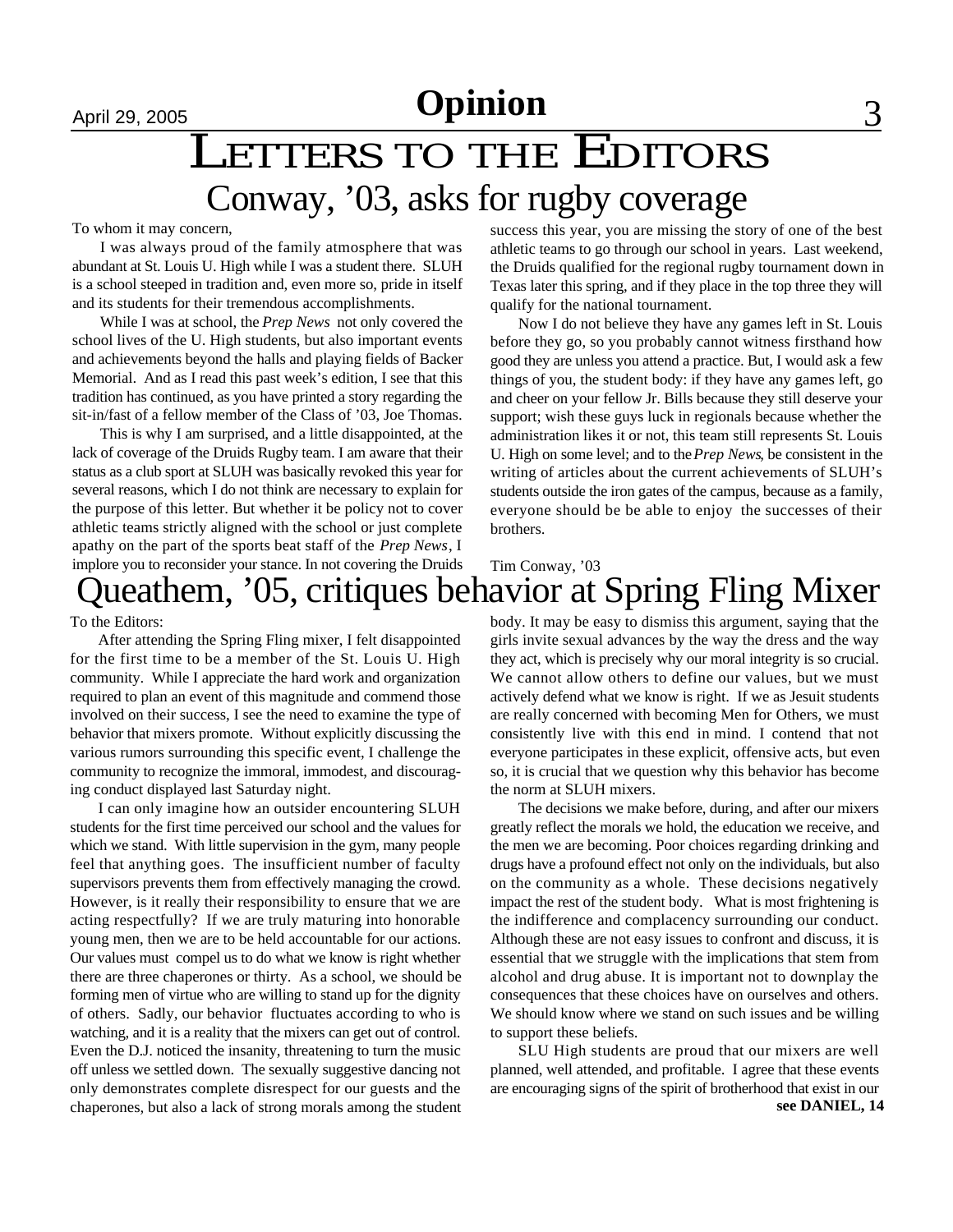## 4 **News** April 29, 2005 umni authors will visit Osburg collects **Andrew Mueth** cided to have the speakers be SLUH grads.

### **Core Staff**

A uthor Mark Essig, '88, will visit<br>SLUH on Monday, May 9 to speak uthor Mark Essig, '88, will visit about his book, *Edison and the Electric Chair*. Essig will be the first in a series of SLUH alumni authors to speak about their books at SLUH.

Before the begining of school, a donor asked that his donation be used to promote reading in some way or another. Librarian Libby Moore, in charge of the guest author project, said, "(The donor) wanted for us to do something with the money that is kind of ongoing," as well as "something that we wanted to do for the school."

During the first semester, English department chair Bill George thought of the idea to host an author series. Moore and George discussed the idea and de-

Moore chose Essig, who published his book in 2003, as the first guest because several teachers heard him speak at his book promotion last summer at Left Bank Books in the Central West End.

Moore then wrote to Essig about possibly coming to speak in the library.

When he visits on May 9, he will talk about his book during activity period and will be available to visit English classes afterward. Moore hopes that many students "will come (to the talk) and have some good questions."

Moore is excited about the visit, saying, "I've always wanted to do something like book talks and we've never put anything together." George agreed, commenting simply, "(Essig) is just great." If all goes well, Moore plans on continuing the series by having two authors visit every year in the future.

## Keynesianbills place second in Chicago economics contest

### **Timo Kim Core Staff**

E conomics teacher Peggy Pride accompanied seniors Byrne Hobart, Jared Luner, and Dustin Sump, and junior Timo Kim, to compete in the Midwest Economics Challenge in Chicago last Thursday. The Midwest Economics Challenge is an interstate competition which tests knowledge of microeconomics, macroeconomics, and international trade.

The contests began at a quarter before nine the following Friday with breakfast followed by three 15-question competition rounds. The first two rounds consisted of microeconomics and macroeconomics questions, respectively, administered to each team member individually.

Microeconomics focuses on questions about how individuals and businesses act in single industries and various market systems. Macroeconomics focuses on the behavior of buyers and sellers in entire economy and how the government affects economic transactions.

The top three scores from each team for each test were then added to form

preliminary team rankings. After the first two rounds, SLUH had ranked third behind the teams from Ohio and Iowa.

The third round, which the teams completed together, consisted of 15 questions on international trade and current events in business. In this round, however, SLUH scored poorly and was nudged out by two other teams to end in fifth.

Luner added, "One of the things that hurt us was that you were penalized for a wrong answer." The contest awarded ten points for each correct answer, and zero points for a blank answer. However, wrong answers subtracted five points from the total score, instead of merely deducting a guessing penalty.

The competition ended with lunch and a round between the top ranked teams from Iowa and Ohio. Since the team had several hours before their flight, they then decided to visit the Chicago Art Institute before going to the airport.

Overall, Pride commented, "It's a good contest, because it challenges us to apply what we learn, ... (but) next year, I'll get the team together earlier and get a little more preparation in."

# novels for Red Cloud school

### **Tim Malecek Staff**

In February, English teacher Barbara<br>Osburg attended the New Ignatian Edun February, English teacher Barbara cators' retreat. There, she met English teacher Susan Daniels from Red Cloud Jesuit High School, who spoke about not having enough books to teach her 85 students the same text. This encounter prompted English teacher Barbara Osburg to start a collection to try and help the undersupplied school.

Red Cloud School serves primarily Lakota Native Americans in South Dakota. However, Red Cloud, with an enrollment of only 200 students, has "very, very little resources of any sort," according to Osburg. The total budget for office materials for the entire year is only \$200.

Osburg asked her freshman classes to bring in *Tears of a Tiger* by Sharon M. Draper to donate to the English department at Red Cloud. *Tears of a Tiger* is the first book in a trilogy about Hazelwood High, a fictional high school.

According to Osburg, the book was selected because of its topic of high school alcoholism, a major problem at Red Cloud. The book would allow students to think about the topic and discuss it.

Osburg had hoped to donate enough books to Red Cloud so that "next fall, all the seniors could read the same book and start the year with a great thing." Osburg believed SLUH students would enjoy giving books to another Jesuit school in need. "I felt sure I could get freshmen to bring in books," commented Osburg. However, she has received only fifteen books from her 75 freshmen.

Osburg is still accepting *Tears of a Tiger*, which is available at any bookstore. If you wish to donate, please bring a copy of the book to the English office before the end of the year.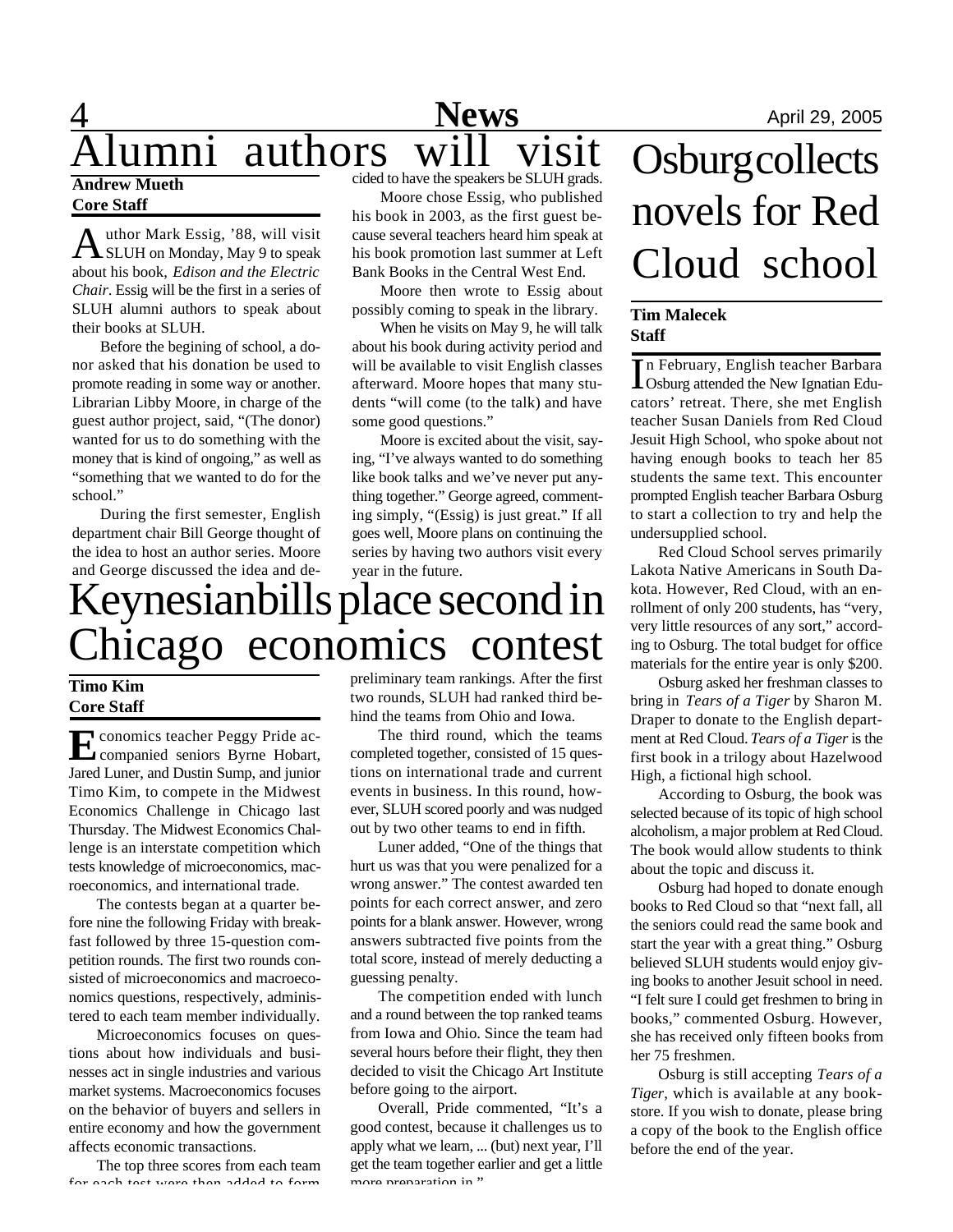## April 29, 2005 **Sports** 5 bills fall to CBC, smoke Rockbri P **Sports**

### **Mike Eilers Reporter**

Coming off an impressive yet disap-<br>pointing game against Parkway **Yoming off an impressive yet disap-**South last week, the LAXbills journeyed to face the CBC Cadets on Saturday. While many other St. Louis U. High students partied it up at Spring Fling, the lacrosse team suffered a double blow. Not only did the team miss out on hours of fun at Spring Fling, but the game didn't exactly go the way they had planned.

In typical SLUH lacrosse fashion, the Jr. Bills took a quick 2-0 lead. CBC then responded with a goal of their own before the end of the first quarter. The Brinebills dominated the second quarter as well, scoring three more and taking a 5- 2 lead by halftime. The Jr. Bills defense stripped CBC attackmen at will, preventing any offensive possessions by the Cadets. The second goal came at the tail end of the half as a result of an unsettled defense.

Things looked good for the STXbills, but the Cadets slowly closed the threegoal gap. For some reason, SLUH could

not gain momentum on offense, and the Cadets exploited weakness in SLUH's defense for four goals, taking the lead.

The second half was the exact opposite of the first: SLUH was shut down on offense and CBC picked apart the Jr. Bills' defense. The Attackbills were shut out in the second half, losing the game 6- 5.

Commented dejected midfielder, junior Zach Berndsen, "We should have beaten (CBC). We got up at halftime and started celebrating before the game was over. I think we were caught off guard by their intensity coming out of halftime."

Looking to redeem themselves, the LAXbills battled Rockbridge on Tuesday in the stadium. In a game that concluded minutes before rain soaked the field, the Jr. Bills proved that the loss to CBC was a fluke by pounding the team from Columbia.

Hungry for some wins, SLUH dominated the Bruins in all aspects of the game. While the SLUH team did not play to their full potential, the 9-2 victory over the Bruins was a vast improvement over the disappointing loss to CBC. Senior cap-

## Rain hampers improvement on Wilsonbills' 9-0 season

### **Steve Hipkiss Reporter**

The St. Louis U. High tennis team had<br>hoped to use this week to pump up he St. Louis U. High tennis team had their 9-0 record, but the persistent rain prevented any matches from taking place.

The squad headed down Highway 40 to matchup against Parkway Central on Monday and proceeded to warm up despite the continuing drizzle.

The start of the matches was preceded by an announcement from the Parkway Central coach saying that if anyone had trouble keeping their footing, the match would immediately be cancelled.

After a strong start by the Jr. Bills, Parkway Central's no. 1 singles player slipped while going for a forehand late in the second set, causing the two coaches to suspend play. After waiting fifteen minutes for the rain to stop, the match was officially called, and the team had to return to school without a victory, since the four matches required for a victory had not yet been completed.

The only completed match came at no. 2 singles, where junior Steve Hipkiss made quick work of his oponnent with a 6-1, 6-0 victory. On Tuesday, the Jr. Bills again had a match cancelled because of the rain, this time against Parkway South.

The Belleville East Tournament is coming up for the Jr. Bills, where SLUH will face the best teams from across the river. This tournament might be the toughest test of the year for the team, because a strong Belleville West is also entered in the tournament. They will challenge the Jr. Bills for first place in the tournament, and the winner will probably be ranked the top high school team in the area.

tains Larry Howe and Joe Hof led the team to victory, both scoring three goals apiece.

Although the loss to CBC hurt, it did teach the Jr. Bills a valuable lesson: never count your opponent out of a game until the final whistle blows. At halftime of the game on Tuesday, the score was 4-0 in favor of the Stickbills.

Unwilling to let another game slip out of their hands, the LAXbills made sure to stay focused throughout the remainder of the game. Consequently, the team scored two quick goals coming out of the half.

The defense did not let the Bruins get any points until more than halfway through the fourth quarter. To ensure a victory, the Jr. Bills netted three more and finished the game, 9-2.

Berndsen concluded, "We didn't get up early and coast like we sometimes do. We were tired of losing, and the captains stepped up big to help us win one. We didn't play perfect, but we did play as a team and it felt great to win."



*prepnews@sluh.org www.sluh.org*

Volume LXIX, Issue 29

**Editor in Chief:** Greg Fox **Sports Editor:** Tim Huether **Features/Photography Editor:** Alex Sciuto

**Core Staff:** Sean Powers, Seth Clampett, Kyle Kloster, Timo Kim, Brian Krebs, and Andrew Mueth

**Staff:** Eric Durban, Tim Malecek, Andrew Schroeder

**Reporters:** Mike Doherty, Mike Eilers, Steve Hipkiss, Justin Rottger, Henry Samson, Jim Santel, and Sam Stragand **Advisors:** Mr. Frank Kovarik, Mr. Sean O' Neil

**Moderator:** Mr. Stephen Missey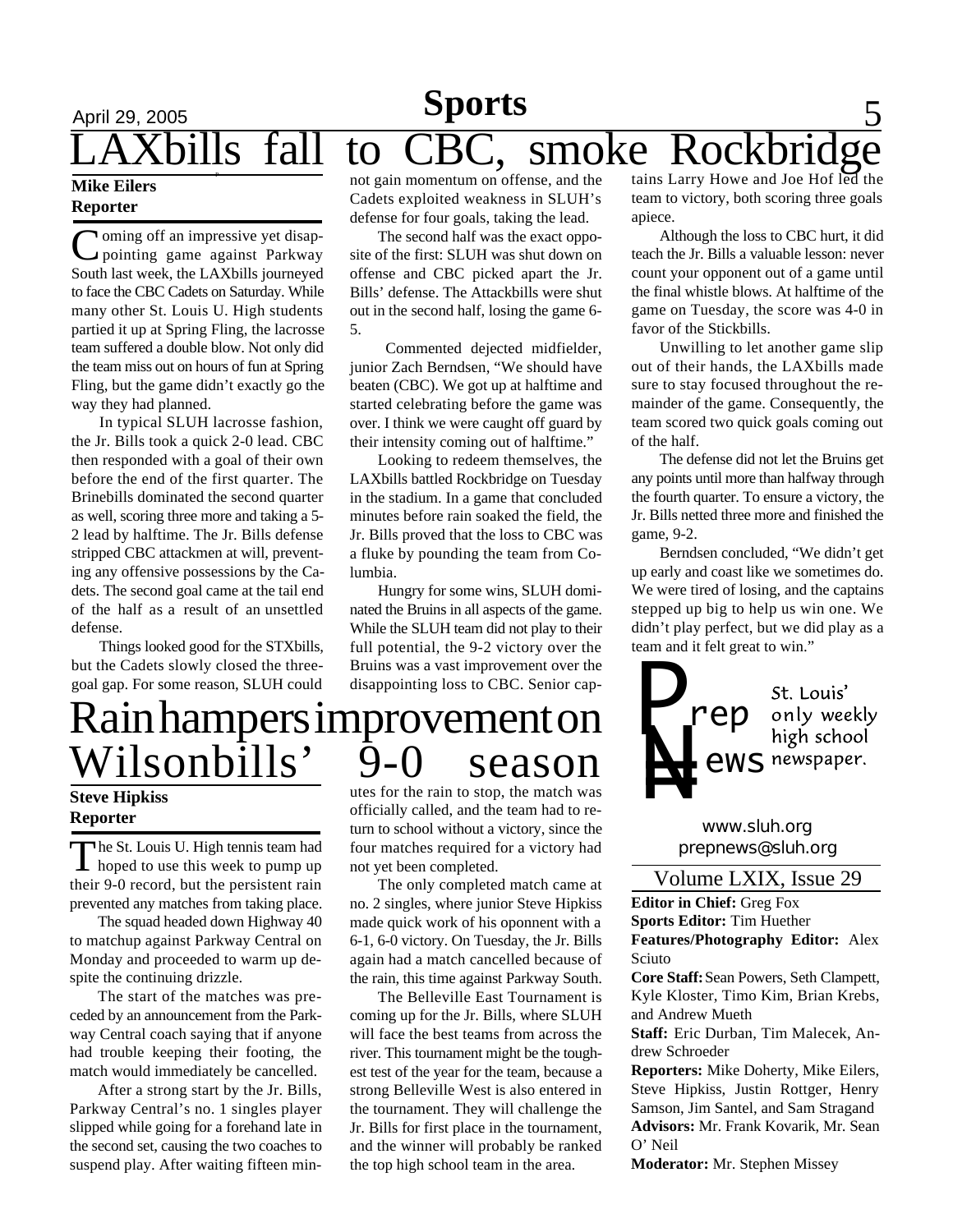## **6 Sports April 29, 2005** Longballbills douse fires of top area pitchers **Sports** with one. Senior Brandon Beal got hold of

### **Justin Rottger Reporter**

Continuing their amazing run through<br>the middle of the season, the St.  $\blacktriangleright$  the middle of the season, the St. Louis U. High baseball team traveled out west on Interstate 64 to play Troy Buchanan High. A team that many of the players had never even heard of, the Trojans sent out to the mound their ace, Aaron Shafer, a Lincoln County institution. As usual, however, the Basebills would not lay down without a battle.

The weather was miserable, with the temperature hovering at about fortyfive degrees and a twenty-five mile-anhour wind blowing in from the northwest. Regardless, there would be baseball on this sunny but very chilly Saturday morning.

With a flamethrower like Shafer on the mound, any hit was a good thing, and senior Dave Venker led off the game a fastball in the first as well, but what appeared to be a home run off the bat was just a long strike, as it sailed about five feet left of the foul pole down the line. What looked promising turned dire in a hurry, as the next four Jr. Bills went down by strikeout, the beginning of Shafer's fifteen.

In the top of the fourth, Brandon Beal led off with a double off the left field wall. Senior Ryan Morgan then bunted for a hit, moving Beal to third. Morgan stole second base, and Troy proceeded to intentionally walk senior Mike Deelo, loading the bases for junior Nick Riganti. Riganti would send a fly ball to center on the first pitch, bringing home Beal for the first run of the game.

Troy would get on the board in the bottom of the fifth, and the game remained tied 1-1 through the seventh, which meant extra innings.

The game was sent to extra innings thanks to a brilliant defensive play: with a

Troy runner on first, senior first baseman Mike Deelo charged in on the Morgan pitch and second baseman Mike Beal stealthily shifted over behind the runner towards first base. Head coach Steve Nicollerat called for a pitchout, and senior catcher Tony Molina threw a strike to first base, picking off the runner in a wellexecuted play.

Junior Tony Bertucci also added two excellent innings of relief. However, Shafer continued to pitch through extra innings, and was called on to pitch the ninth as well. Still throwing hard, he faced Morgan first in the top of the ninth.

The Troy head coach might have regretted his decision to leave his ace in the game, as Morgan doubled off the left center field wall. A groundout by junior Jared Saeger moved Morgan over to third, and Troy then put Deelo and Riganti on intentionally to load the bases for junior

**see LOUISVILLE, 8**

## Killbills fall to Lafayette, overcome

### **Sam Stragand Reporter**

A fter their close loss to Vianney last<br>Wednesday, the St. Louis U. High fter their close loss to Vianney last volleyball team had mixed results this week. The Volleybills won all three of their regular season games. However, the Spikebills lost in the semifinals of the Parkway Central tournament to Lafayette after inconsistent play throughout the Saturday tournament. With only four games left in the regular season, the Guntlibills need to finish strong to strengthen their bid for the state tournament.

On Friday, the High-flyingbills journeyed across the Missouri River to beat Francis Howell in two games. After the hour-long drive and another dominant JV performance, the Killbills wasted no time in gaining a quick lead 9-2 behind three kills from senior Joe Guntli. The Blockbills kept their momentum with thirteen assists from junior Joel Westwood in a 25-9 win.

In the second game, the Francis Howell Vikings kept close until a kill from senior Bob Schuster started a streak for the Killbills at 13-10. Junior Joe Holloran increased the Blockbills' lead with six serves that led to a 25-14 victory. The Bills won the match 2- 0 with little resistance from the Howell northerners.

The next day, the Jr. Bills could not overcome the loss of Guntli in a disappointing semifinal loss to a strong Lafayette team.

In their first game, the Killbills faced little challenge from Ritenour. However, the Jr. Bills ran into trouble in the second game of their match against Eureka when they barely won, 19-17.

The problems only worsened for the Spikebills when they split a pair of games with Parkway West, whom they had already beaten earlier in the year, 19-12 and 16-19. By that time, Guntli's illness became evident after uncharacteristic hitting errors.

Against Kirkwood in the quarterfinals, Schuster took the ailing Guntli's spot outside while sophomore Rory Faust replaced Schuster in the middle.

In the second game, after a 25-19 win, the Bills could not overcome a late serving streak by Kirkwood, losing 24- 26. However, the Bills came together as a team to dominate the third game 25-11. In the semifinals, Guntli's absence and a hard-hitting Lafayette team kept the Killbills' defense off balance in a 18-25 lost. The Asicsbills never recovered their momentum and lost the second game 19- 25 and match 0-2.

With an exit in the semifinals, the Junior Bills left the tournament disappointed but with more experience against talented teams.

On Tuesday, the Guntlibills erased any thoughts of a CBC upset with a strong win. Uncharacteristically, the Killbills started the game strong behind a block and kill by Schuster, going up 9-2.

Westwood led the team to a 25-13 victory with two aces in a string of serves along with nine assists.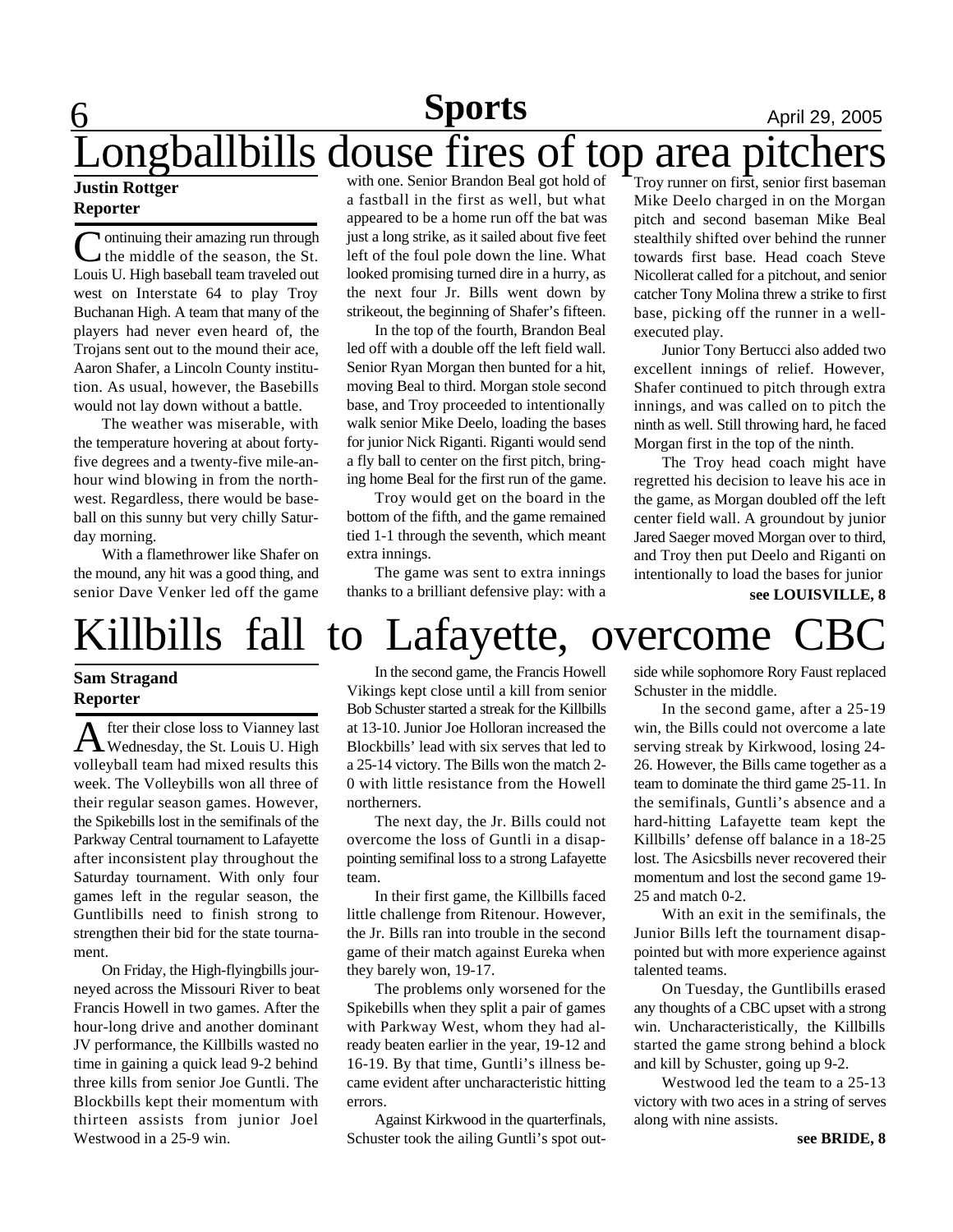## April 29, 2005 **News** 7 **Sports** Trackbills have up and down week *Chaney receives Meet MVP honor*

### **Henry Samson Reporter**

It was truly spring last weekend for the<br>Saint Louis U. High track team at Parkt was truly spring last weekend for the way North. At the team's second two-day meet in a row, the St. Louis weather dominated the mood. A threat of severe thunderstorms on Thursday caused the temperature to shoot up to the mid 80s, which was accompanied by some serious humidity. Then, in a complete 180-degree turn, it became December again on Friday as the temperature hovered in the midforties with a biting wind.

"God must have some sick sense of humor," muttered senior Charlie Samson while huddling underneath a blanket.

Junior Stephen Simmons, after emerging from his car with the heater blasting added, "I guess it must be cold, because all the cross country runners have pants on."

However, this meet did not start in usual fashion. Instead of beginning competition with a 4x800 meter relay, the mostly preliminary events day on Thursday began with the always grueling 4x1600 meter relay. (Yes, a four-man relay runs one mile each.)

The field didn't stack up to much of a challenge as the distance gurus glided through this event for an easy win. Only a handful of races would be run because of inclement thunderstorms in the area, so the SLUH track team came back to Parkway North on a frigidly fresh Friday for day two action. The 4x800 team once again ran an 8:19, but fell to a rising DeSmet group for second place.

"That's one team we really don't like losing to," commented coach Tim Chik. "We have got to start getting faster because the postseason is right around the corner."

Juniors Paul Chaney and Simmons continued their area dominance with a brutal couple of races. Chaney posted a season best 10.6 in the 100 meter dash while Simmons was right on his tail at 10.8. They would repeat this performance, as usual, in the 200 meter dash later.

Simmons also claimed first place in the 300 meter hurdles—a race that many consider flat out "insane" according to an unnamed athlete under a mountain of blankets on Friday. Chaney, though sore, also went on to win the 400 meter dash, holding off a few late race surges.

For his achievement at the meet in sweeping the sprint events, Chaney was awarded the meet MVP award. He received a plaque commending his efforts late Friday night.

When offered a penny for his thoughts, he declined saying, "No comment," and later continued, "Serious, let me get back to you on that one." Sprint coach Spencer McCall was proud of Chaney's performance.

"It's good when someone can consistently win three events like that. I guess we're kind of immune to it now because we're so used to seeing it all the time. But I still haven't believed he's reached his true test yet. It'll be interesting to see if he can do that in prelims, semis, and the finals at Clayton. It'll be like running for state," McCall said.

The 3200 meter run was the final event of the day for the Jr. Bills. But SLUH this year has a special situation. "The qualifying time to get to run three two milers at districts is 9:34.5," said Chik. SLUH currently has three two milers at or below 9:40. So, with special permission, junior Ben Murphy-Baum, and seniors Dan Meier and Alex Muntges all entered the race. It was almost a threeman race from the gun.

Murphy-Baum in the end won the race in 9:34.4, hitting the elusive district qualifying mark. Muntges followed at 9:41 and Meier at 9:46. "This is an amazing year for us in this event," praised Chik. "You put our three two milers out against anyone, even Liberty, and we blow them away. Now we just need Alex and Danny to hit that mark."

This weekend is the Clayton Invitational. Always a big public citywide meet, it draws lots of skill, especially in the sprints. It is also the last meet for the Jr. Bills before the MCC conference championship marks their departure into the post season.

When asked about their chances on Saturday, Linhares responded, "We definitely think we can win, but we are the underdogs on paper to East St. Louis. It's going to take a great deal of focus and effort on our part."

Some prelims on Saturday start in the morning, but all the finals of the events are after noon. If you feel like dropping by the track at Wash U., be ready for some real excitement.

## Title ist bills defeat Webster, fall to DeSmet **Michael Doherty Reporter**

The Golfbills teed it up against Webster<br>Groves High School on their home The Golfbills teed it up against Webster course in Forest Park on Tuesday. On an extremely windy, cold, and rainy day, the Jr. Bills had their work cut out for them.

Most of the team struggled, and the average score for the Jr. Bills was a 43. Junior Alex Luebbert played decently and shot a 41. Once again, freshman phenom Michael Ferris shot the low score with a five over par, 40.

Despite such bad play by the Jr. Bills, they still defeated the young Webster team, which was led by two freshmen. The final score was SLUH 245, Webster 262.

The Jr. Bills played much better at Glen Echo Country Club on Wednesday when they battled DeSmet. However, they could not come away with a win against the extremely talented DeSmet team. Luebbert was low for the Jr. Bills with a three over par 39, but he still railed the top DeSmet golfer, Andrew Popov, by four strokes.

Overall, the Jr. Bills had an OK week pulling away with a victory against Webster but falling to DeSmet. They will look to districts next Friday at the Players Club as motivation to pick up their games.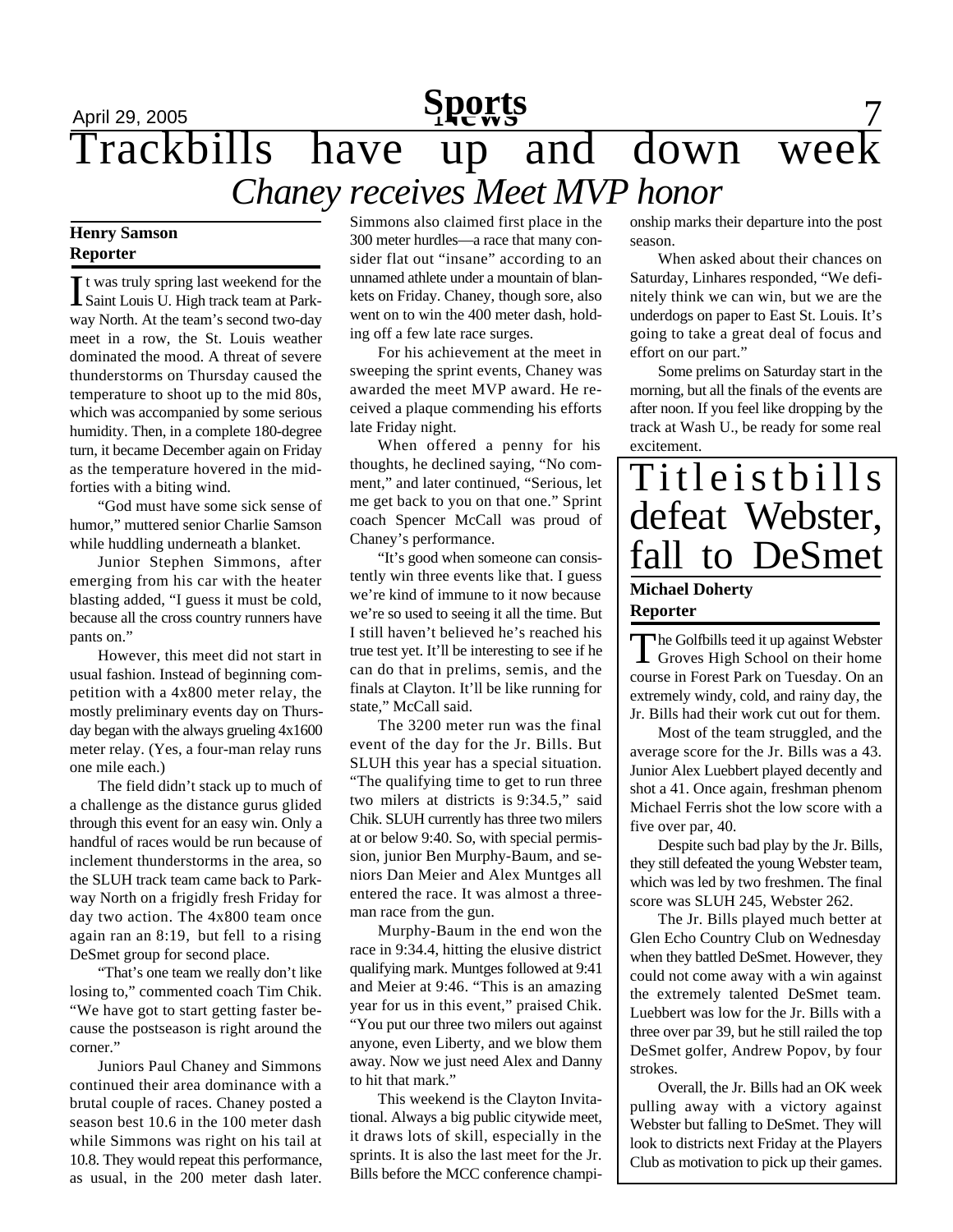## 8 **News** April 29, 2005 *COUISVILLE*

#### (from 6)

second baseman Mike Beal. On the first offering from Shafer, Beal got under a pitch, looped it over the head of the third baseman, who had played in on the pitch, and sent it into left field, scoring Morgan. The bases were still loaded for Venker, and he drew a walk to bring in the third run of the game, extending the lead to 3-1.

Senior Ryan Johnson, who was relieved in the eighth, went back out in the ninth to close out the game. Johnson ran into a bit of trouble after walking the leadoff man and then allowing a bunt hit and a run to score. Troy then had runners on first and third, and after seeing this, head coach Steve Nicollerat called on senior ace Matt Ikemeier to come in and close the game.

Ike, as he is called by teammates and fans, did exactly what Nicollerat wanted him to do—close out the game. Ikemeier did it in style, too, striking out all three men he faced to end the game in SLUH's favor, 3-2.

In retrospect, Shafer had not given up an earned run in Troy's season so far was 6-0 so far this season, and was 9-0 last season, putting him at 15-0 in his last fifteen decisions. Against SLUH, he gave up three runs, and received his first loss in nearly a season and a half against the Jr.

Bills.

In two consecutive games, the Basebills defeated two of the best pitchers in the area, and put themselves back into the *St. Louis Post-Dispatch* baseball rankings at No. 9. Also worth mentioning is the magnificent pitching performance by Morgan, who threw five efficient innings and gave up only four hits and one run, striking out five.

After this game, one might think that there was no stopping this squad from the U. High. But the SLUH steamroller hit a wall on Wednesday night. In a highly anticipated conference matchup against CBC, the Jr. Bills did not play so well, going down 10-1.

The Jr. Bills will get past this game, however, and are certainly good enough that they will learn from their mistakes and move on to play even better baseball. They have shown us their potential through the victories over Vianney and Troy, and will enter the stretch of May with an 11-4 record overall, 3-1 record in the MCC, and six out of nine games at Forest Park.

SLUH will face Ritenour and DeSoto in a doubleheader on Saturday morning at 10 a.m. and 12 p.m., and meets DeSmet for the second time this season on Tuesday in Forest Park.

## BRIDE

#### (from 6)

In the second game the momentum quickly shifted to CBC with a first point ace. After an overpass kill by Schuster tied the game at 10-10, both teams played great in long rallies including a pointsaving and game-changing dig by Westwood. However, the Jr. Bills could not put a string of serves together, and CBC tied the game at 20-20.

After coach Paul Scovill settled the team with a time-out, the Killbills finished the game strong for a 25-21 victory behind a perfect 4-4 kill performance by junior Brian Schneier.

On Wednesday, the Springbills easily defeated Chaminade 25-14 and 25-13 to finish the week with two victories that saw the Killbills again come together as a team.

With one game against both Vianney and DeSmet left, the CharlieClarkbills need to prove their worth for a host spot in districts and a spot in the state tournament. While the Killbills have come a long way during the season, they must continue to improve for the big match at Vianney on Thursday, May 5. Their next game is against Parkway Central at home next Tuesday at 5 p.m.

## TRYST

#### (from 2)

mixer, a system which was put in place before the Back-to-School mixer. However, Kesterson said that the system needs to be revamped.

"There definitely needs to be some tweaking to our ticket system," said Kesterson. "I think (the ticket system) did eliminate some of the non-SLUH males…we're just trying to slow down some of the numbers (of people)."

Kesterson added that STUCO will be meeting with Vice Principal for Student Affairs Eric Clark and Principal Mary Schenkenberg to "try to figure out what some of the changes we need to make are."

Student behavior at the mixer was a much-discussed topic afterwards. Kesterson said that he was not aware of any attendees having to be removed, but

"there were a few incidents where we had to talk to (attendees)."

STUCO secretary/treasurer Dave Venker said that "there were the usual issues that you find at mixers," including a group of non-SLUH students who tried to sneak into the mixer. STUCO president Joe Eggleston described student conduct as "bad isolated incidents, but I think general behavior was good."

History teacher Paul Michaelson, who was acting as a chaperone at the mixer, remarked that "the SLUH students' behavior, in general, was better than the rest of the crowd." However, Michaelson added that "there was some troubling behavior, especially with the young ladies. They seemed to show a lot of disrespect for themselves. There were things that happened at the mixer that were not good, but most of the kids were there having a good time and enjoying themselves."

Eggleston said that STUCO counted the gross intake of Spring Fling, before deducting expenses, around \$12,000, of which about \$10,000 came from the mixer. Eggleston said that STUCO was planning to give "at least \$1,500" to Friends of Kids with Cancer, the recipients of STUCO's spring fundraising money, matching the amount raised in the two weeks leading up to Spring Fling itself, and that the exact amount to be given would be determined by STUCO later.

Overall, Eggleston was very happy with the way this year's Spring Fling turned out. "Running-wise, I thought all of the operations went very smoothly. I was happy that people were there. Everything was set up correctly. It went great."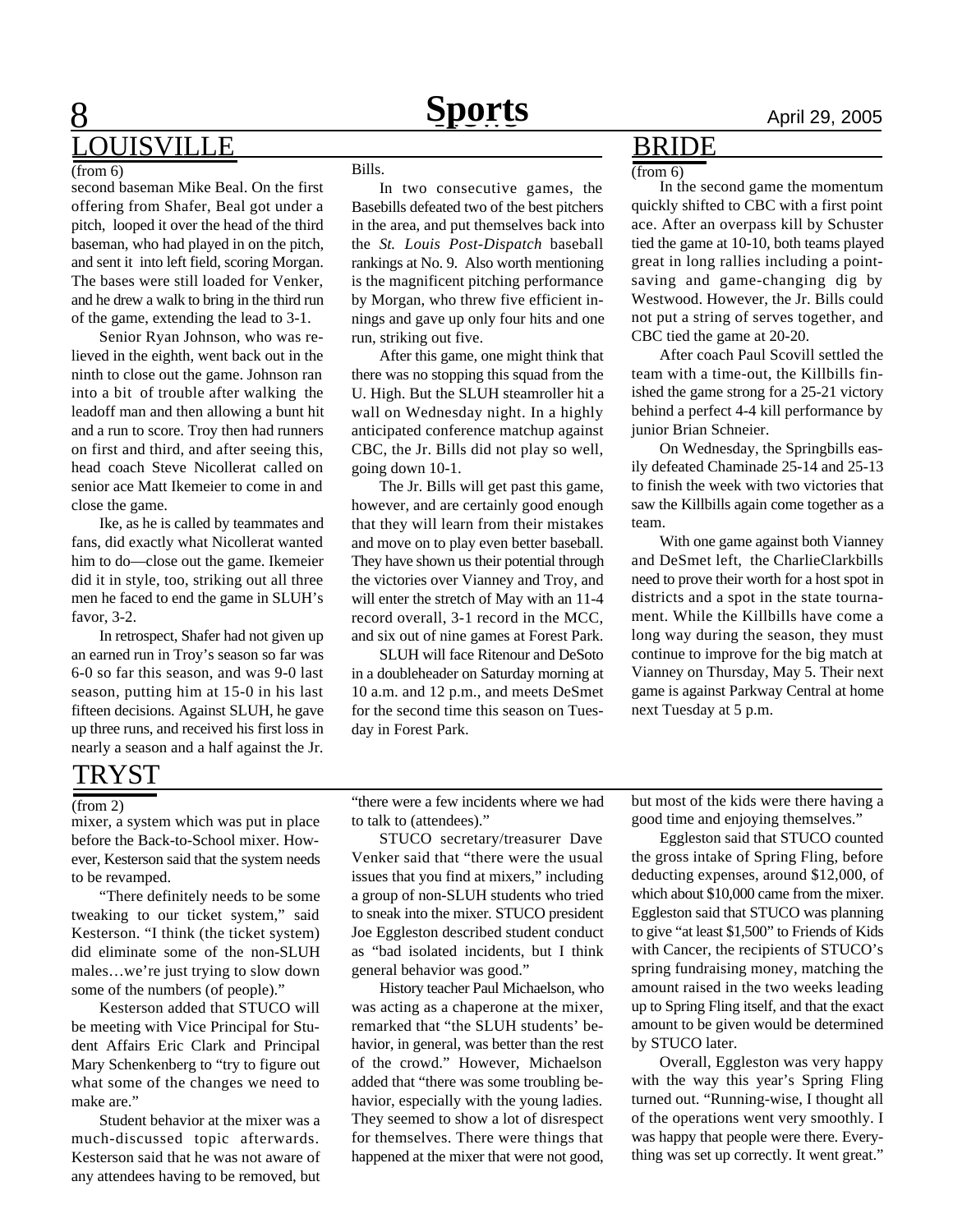## April 29, 2005 **Feature** 9 Ivers, Stein plan collective in North City

#### **Greg Fox Editor in Chief**

Bright green waist-high weeds obscure the pathway that leads to the backyard of an abandoned house on the 1400 block of Angelica Ave.

Behind, the backyard is overgrown with the same weeds and a few trees. The ground is littered with old mattresses, diapers, empty alcohol bottles, and broken glass.

Inside, a stairway shoots up to the third floor, which is covered with dirt and more glass. A window leads out to the roof. More broken glass, more alcohol bottles.

The whir of cars zipping past on Highway 70 is ever-present.

> Who would want to live here? \* \* \*

Many seniors have spent the last few months haggling with admissions officers over financial aid for college. Pat Ivers, however, has been haggling with the Land Reutilzation Authority (LRA) over the price of his housing for next year and beyond.

On Tuesday afternoon, I visited that house with Ivers and Joe Stein, '04, two of the three chairmen of ArticleNoun Limited Liability Corporation. The two showed me around the neighborhood and gave me a tour of the house as they explained their plans for their collective ArticleNoun, plans which have evolved over the course of the year. Ivers described a collective as communal living where people share the same radical ideas.

"We originally planned an urban farm," Ivers explained as we drove past a

group of abandoned lots centered around a dilapidated house in North City.

We finally arrived on Angelica and parked my car outside Ivers' and Stein's future house. My shiny SUV gleamed in the sun, and I carefully hid my watch, ring, and cell phone in the car. I glanced nervously up and down the street as I locked my car and turned away from it, following the pair down the path.

Ivers and Stein led me up to the third floor after I gingerly walked through the broken glass of the backyard in my sandals. "This is going to be our place," explained Ivers as Stein wandered around the two rooms. Stein explained their vision for the floor, saying that it would be a place of quiet.

"You'll need permission to get up here," Stein said.

We walked out on top of the roof and discussed the neighborhood and the city/county relationship.

Back on the second floor, the two explained their vision for

ArticleNoun in their main residential area. An old fireplace, ringed by dusty bricks, adorns one wall. Again, the floor is covered in old alcohol bottles, abandoned shoes, and an empty 40 oz. malt liquor container.

Eventually, Stein explained, there will be 50 bunk beds in here. "It's an open invitation," explained Ivers. Stein and Ivers explained their vision for ArticleNoun while I nervously glanced at my car out the window.

For now, ArticleNoun will house travelers and fellow anarchists, but not strangers. "We'll have to get comfortable with the situation and random people being in the house," before they let

> strangers into the house, Ivers said. "The third floor will be the only place that's off limits."

> We walked down to the first floor and I knew my time there was running out—I wasn't exactly sad. Ivers took the lead, walking up onto the mountain of old tires that dominates their future kitchen. An overturned boxspring matress covered the floor of a connected room, and I snapped a few pictures of Ivers on top of the mountain while they outlined their plans for the food aspect of ArticleNoun.

> "We'll be dumpstering for (food)," Ivers said. Dumpstering, Ivers explained, is searching dumpsters outside eateries for discarded—but perfectly clean and sanitary—food. "If you go to Pasta House at the end of a night and ask for pasta, they'll give you a trashbag full of pasta," Ivers said. Bakeries are also a good source, as many are forced to throw away food at night.

The food bank, Ivers said, will be open to anyone. "I'd like it where, every night, you could give a free dinner to people," Ivers said.

The food to be made in their oversized kitchen will be available for free to all who stop by the collective.

From there, we exited the house back into the overgrown backyard. I was itching to leave but scared to show it. I didn't want Pat to know that I feared for my car, so I tried to make it look like I had something pulling me back. "I have to be back for Follies practice at 5, but the earlier the better," I lied. I didn't have to be back until at least 5:30; I just wanted to be back south.

"Let's show him the basement," Joe suggested, while Pat described far-off plans for a mine shaft and underground tunnel. Eventually, he later told me, ArticleNoun would like to expand across the street and into other houses.

"I'm scared of musty basements," I lied again, "and I really need to be heading off." I snapped a few pictures, but made it evident I wanted to leave. They may have picked up on it; we left **see STEIN, 10**

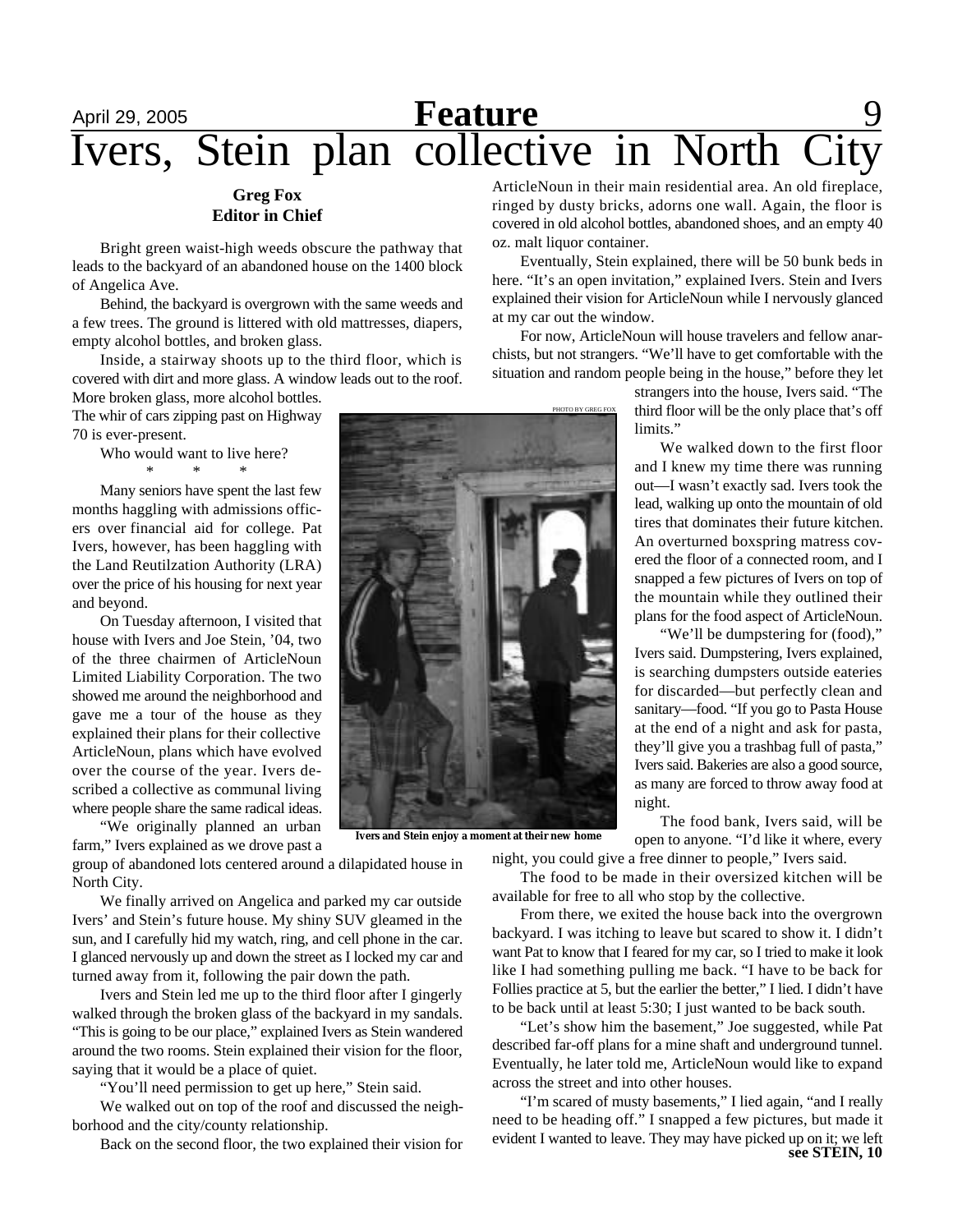# TEIN

shortly after. (from 9)

In the car on the way home and later, we talked about their anarchist philosophies and the practicality of what they are doing. Pat calls himself a "grab bag" anarchist and Stein calls himself a "buff@" anarchist. Both mix and match ideas from different anarchist ideologies.

As part of getting the house from the LRA, ArticleNoun LLC must repair the roof and install new plumbing and electrical systems. The total should be over \$10,000, and ArticleNoun will cover the cost. They plan on moving in by the end of the summer.

Rather than spending thousands on repairs, actually obtaining the house from the LRA is Ivers' greatest challenge. "They put us through the run-around," he explained.

I too experienced the old LRA runaround. I went through three contacts before talking to a supervisor, who had to obtain permission before talking to me. He never returned my calls.

\* \* \* So, who would want to live here? Pat Ivers, '05, and Joe Stein, '04, do. On my drive home from Follies practice that night, I thought about what I had experienced. My first trip to North City was, thankfully, uneventful.

Why had I expected anything otherwise? I've lived in my Chesterfield shell for quite some time, driving past Angelica on Highway 70 at high speeds every once in a while. I finally had to confront the reality of the city I live outside of.

As for what Pat and Joe are doing, I see them as being men for others. I may be going off to a Jesuit university next year, but Pat is living out the Jesuit ideal more than I am. He and Joe are doing what Jesus told us to—feed the hungry, shelter the needy. It's a mission I wanted to be a part of, and I found myself pledging a day of my time to help clean the house up someday.

I wasn't lying.

## EAHUE (from 1)

interested in Latin, both inside and outside of the classroom.

Tychonievich said, "It all starts at the top. She is somebody who creates an environment in which kids want to learn. … She starts working with kids at an early age, and she really does care about what they do and what they learn."

 McConaghy attributed her winning the award this year to the overwhelming involvement of the class of 2005 in the Latin Club. Last year, the officers of the Latin Club consisted of seven juniors and one senior, whereas this year the officers are made up of one junior and seven seniors.

McConaghy said, "This year's seniors were very instrumental (to the Latin Club)."

McConaghy said she feels "very honored" for receiving the award, but also "very surprised." McConaghy elaborated, "I had pretty much given up on it. I figured that a foreign language teacher just wasn't going to get it."

As part of her award, McConaghy will speak at the graduation dinner. At this point, McConaghy plans to speak of her "perception of a SLUH student (and) the values (SLUH) tries to foster."

McConaghy also noted how the faculty has changed since she arrived at SLUH in 1979. That year, she was one of only three female faculty members, and the next year she was the only full-time female teacher. McConaghy said, "I sometimes wonder if students now realize how few women there were around this place." She added that during her time at SLUH, "the whole face of the faculty has changed."

McConaghy added, "The students are what make teaching here so much fun. I'm very impressed with this year's class."

Tychonievich concluded with nothing but praise for McConaghy, "She is more than worthy of this award. She's a great person to talk to and to be around. She's the real deal."

Latin Club aedile, senior Henry

## CONGRATULATORY

(from 2)

is a great honor to be (chosen) by the faculty," Eggleston commented.

Voted on by the senior class, the Ed Hawk award is given in memory of an alum who was killed in the beginning of his senior year of 1970. The class of '71 created the award to be given to the senior who "has done most to keep his spirit of giving and working." This year's recipient was senior Kevin Becvar.

"It is definitely an honor, and something I will always cherish," said Becvar.

New this year to the senior award lineup was the Raterman Award, given to senior Paul Barker. English teacher Rich Moran first proposed this award.

At the end of the third quarter Moran came up with the idea for an award given to "an exemplary senior who reads attentively, writes with conviction, speaks from the heart, and devotes himself to learning."

He floated the idea around the English department, and it was warmly received.

Moran said that the award was named in Raterman's honor because he is the "godfather" of the department and represents the "intensity and character" that the department is all about.

Raterman, however, had no idea that the award would be named after him.

"I was surprised and honored," he said. "And Paul Barker—you can't find a better person for the award."

Barker himself was also surprised at being named the recipient.

"I had no idea about the award, and it is very flattering to receive an award based on writing," commented Barker.

Barker's named will be placed on a plaque outside the English office.

Samson said, "She's the most welcoming teacher in the school, (and) doesn't have a problem with anyone." Samson, added, "For four years, I've wanted to go into that classroom. Her class is the one that I've really wanted to go to everyday."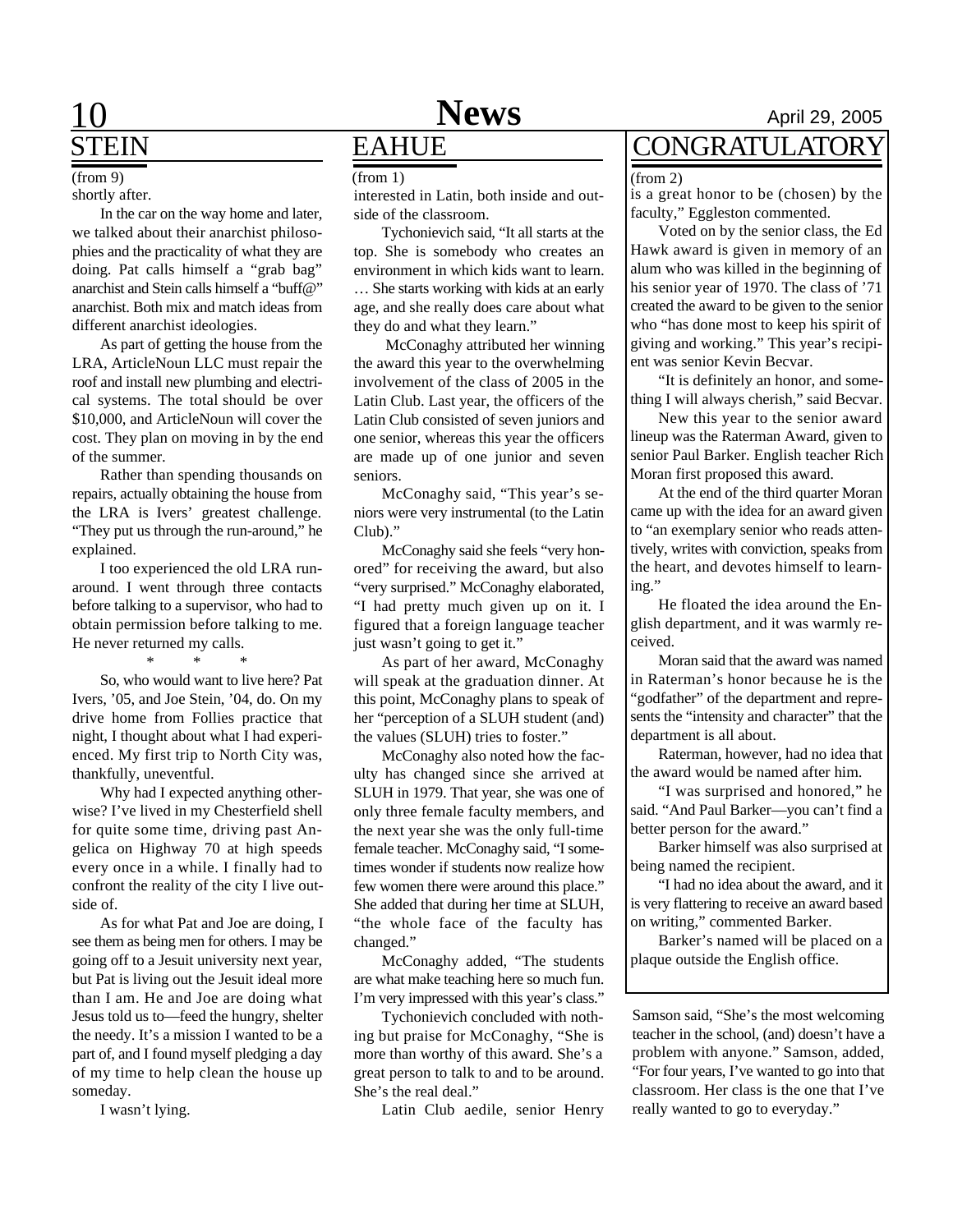## April 29, 2005 **Feature** 11 Interdisciplinary group reflects on landscape study

### **Seth Clampett Core Staff**

*Rising Tide. Guns, Germs, and Steel. Savage Dreams. Landscapes of the Sacred. Seeking St. Louis.* The story of a 1927 Mississippi flood and its relationship to southern civilization. A thesis about why some cultures dominate other cultures. These stories and books—among others—brought together members of St. Louis U. High's faculty, creating unity, fellowship, and an experience that many consider one of the best of their careers here.

Over the span of the last two years, approximately twenty faculty members from many different disciplines, including math, theology, science, and English, met together to read and discuss books concerning one theme: landscapes. They met every other month for discussions, brought in university professors from

SLU, Webster University, Washington Univeristy, and even Indiana University, to assist in discussions, and sometimes traveled to different locations around the city to explore the landscape. The group, which was headed by English Department chair Bill George, gathered every other month to share ideas, discuss themes, and learn new insights from each other.

George created the group by emailing interested faculty members, who met and, through discussion, decided on a focus for the group. He

then applied for a National Endowment for the Humanities grant to fund the sessions. However, the application was turned down. Principal Mary Schenkenberg suggested finding the funds inhouse. Assistant principal for staff development Art Zinselmeyer stepped in and proposed seeking a Title II grant, which grants government funds to private schools. The group received the funds, allowing them to pay for the books and the speakers for the session, and began meeting regularly.

George invited members from all of the departments because "we wanted to approach a topic from many disciplines rather than stay hidden in our own disciplines. You don't realize that reading a book in a way that an English teacher reads a book is different from how a scientist reads a book or different from how a theologian reads a book, so we tried to gather people from the different departments here to read books written from different perspectives."

Many of the faculty members participated in the study group to learn new ideas and viewpoints from their colleagues. Most of the participants thoroughly enjoyed the group sessions because they were able to listen to other sides of an issue and understand different disciplines.

Biology teacher Steve Kuensting praised the class, saying, "There were a lot of dynamic people that were in the group and they had a great topic: landscape interpretation. We read some really kind of important works, especially biology works. So, it was a very fruitful class for me."

Theology teacher Jim Linhares participated in the group because "it was a slam-dunk for me. I've been interested in landscape my whole life, reading about it and thinking about it for seven or eight years. So when they chose this topic, it was like 'Where do I sign up?'"

Theology teacher Matt Sciuto was glad that "(George) invited me in. I enjoyed the company and it was a neat group of people."

Art teacher Joan Bugnitz enjoyed the "books and good people...after that everything was just bonus. You put good people together with good books...and it's great." Bugnitz also

delightful."

tion for the land.

said she benefited from the "depth of knowledge my colleagues have outside of their fields. It was just so

During the two year period, many of the members were able to learn a broader definition of the word landscape and how human history has been affected by the earth. Many of the group's participants liked what they discussed, and as a result, have come from the discussions with a new apprecia-

Moran learned several new ideas from his participation. Moran

PHOTO BY MATT SCIUTO



**Group members Libby Moore, Jim Linhares, Dan Shelburne, and Jason Sommer discuss Elizabeth Bishop's landscape poems.**

said he learned "two things: I came to see landscape with a double vision. Both with my own emotional response and with a new idea I learned in the session that that emotional response to the landscape may be structured by social forces that have been invisible to me. I marvel that, in the book *Rising Tide*, the extent to which human attempts to harness the Mississippi fail and that the whole social history of the country can be seen through the lands of one flood of the Mississippi."

Kuensting was fascinated by *Guns, Germs, and Steel* because "(he) thought it was a very important for a biologist because it talked about the clash of human cultures and the reasons for successes and failures. It was very interesting, the thesis he made about how the Europeans had the most successful agricultural plan."

Bugnitz thought the book *Savage Dreams* was the best because "it was contemporary and so well written, and I learned a lot about southwestern landscape in terms of environmental impacts of bombing and also the history of the Yosemite Valley."

Throughout the course, the group encountered many varying ideas and locales. Several members spoke of trips to Cahokia Mounds, while others spoke of the walking tour of Soulard they took toward the end of the sessions. Still others recalled some of **see LANDSCAPE, 12**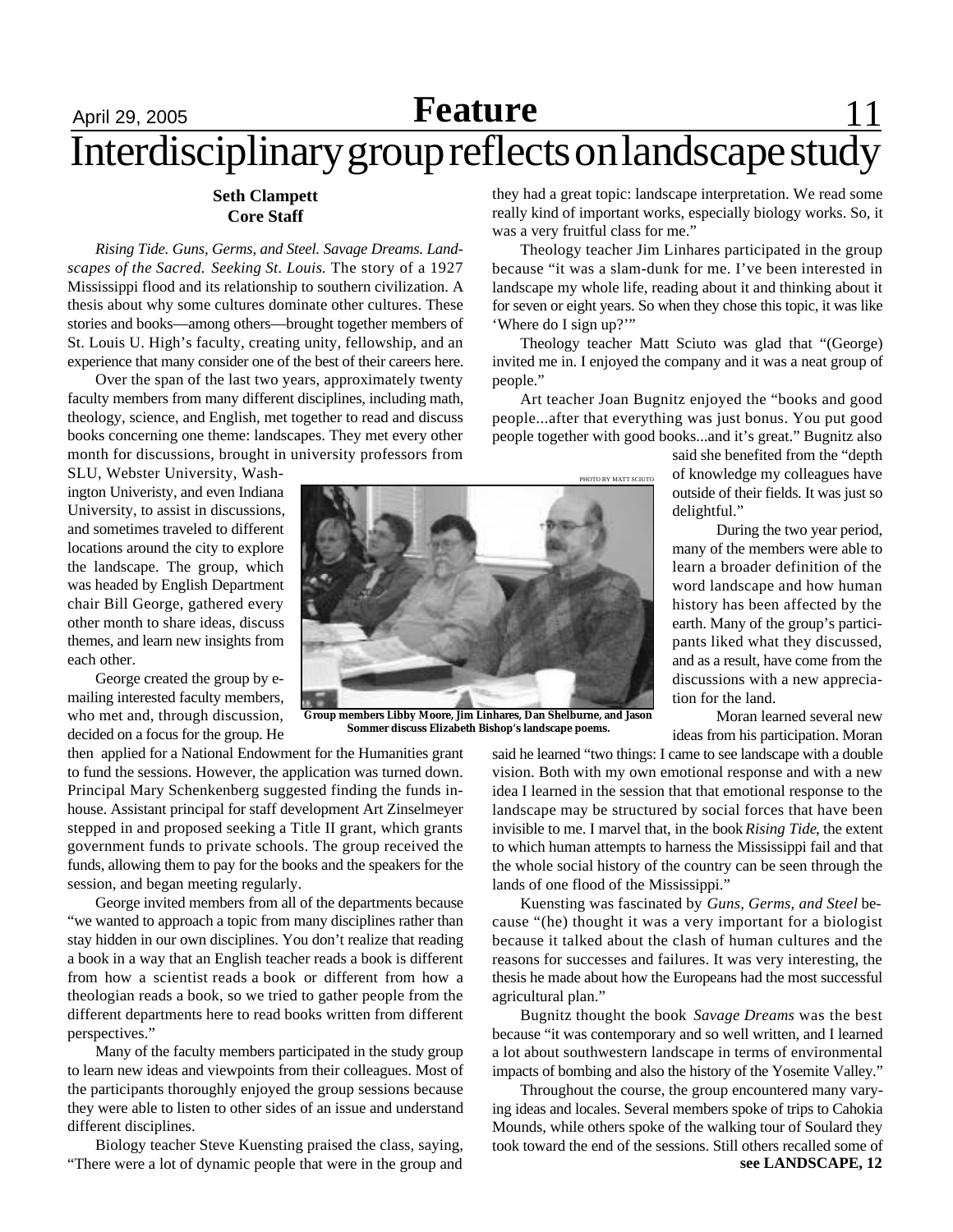#### (from 11)

the interesting discussions that pitted rival viewpoints and perspectives against each other, leading to new understandings and new ways the members could apply what they learned to their own lives.

Many of the group members recalled different memories from their time together. George and Sciuto remembered the group's trip to Cahokia Mounds to consider an ancient city. George also remembered when "we took a walking tour of Soulard. That was terrific. (Prof. Eric Sandweiss) showed us how the old map of St. Louis was originally divided into three pie shaped blocks for development. He showed us where two of the pies came together. You could see it in the curving (of the street). That was neat."

Moran realized how his understanding of landscapes altered his view of a novel he teaches in class. "I mentioned in one of our sessions after reading *Guns, Germs, and Steel,* this book that asks a question about how it is that western man has conquered other lands rather than other lands conquering the west, I found that it was valuable in understanding a novel I teach called *Things Fall Apart.* I found myself thinking about the British colonization of Nigeria from that point of view."

Kuensting added, "(*Guns, Germs, and Steel*) is the most readily applicable to biology. Ultimately, biology talks about the evolution and the natural history of organisms, why some species are successful, especially why an invasive species finds itself so successful when it reaches a different continent. It's sort of like the natural history of my own species. Why is the European plan such a successful plan?"

George has tried to take what he learned from the group and apply it to his classroom as well. He said, "You find stuff you find interesting and find ways to put it into the stuff that you teach, so it becomes richer. It's got different layers to it, or different facets to it that it wouldn't have otherwise."

When he was asked about his experience, Linhares was reminded of "being in a boardroom downtown with windows looking out on the Mississippi down below and talking about the river down there. That was pretty cool."

Moran remembered the intensity of one of the discussions. He said that, "a sort of fight broke out in the sessions about *Rising Tide.* We were discussing whether human beings should just admit that the river will go wherever it wants and allow it to do that or whether we have to consider the impact on human communities. (Kuensting) said that the Corps of Engineers' attempt to control the flow of the Mississippi to continue to make New Orleans a port city is doomed to fail, and that we should allow the Mississippi to go where it wants to go, which is farther west. I struggled with (Kuensting) about that, thinking that it's a little bit more difficult question. You can't just say wherever nature goes it goes. You do have to think about individual lives that are going to by affected by this."

Some of the teachers even took what they learned during the process and applied it in their classrooms. The ideas from the discussions, the new perspectives, the information learned, and the experiences gained have helped in offering new viewpoints and understandings that could enrich their lessons.

Bugnitz and Linhares have been able to use some of the texts including *Guns, Germs, and Steel* in their humanities class. Linhares said, "(In) both of my World Religions and Humanities classes, there's now units that have to do with place and space and human beings' connection to landscapes. (The classes) have certainly been influenced by this class."

The sessions ended last week, wrapping up the two-year process that brought many of the faculty together. Overall, group members were positive about the experience, even considering it one of the best they have had while at SLUH, and hope to see a similar study group in the future.

Fellow English teacher Rich Moran enjoyed seeing different viewpoints because "(it) has reaffirmed for me how much I can learn from my colleagues. Every session we had, I found it exciting to hear what people from my own discipline and other disciplines had to say about the texts we had read."

After having participated, Schenkenberg said she liked "getting to know the various members of the departments better, hearing the various perspectives the department people bring to a similar book or a similar topic, and thinking over a period of two years about the rather dynamic relationship between landscape and the mind."

After the sessions ended, in order to thank him for his work organizing the experience, the group gave a painting to George that featured a landscape in Soulard. The work was donated by its creator, Scott Petty, father of Tom and Andrew Petty, and the director of Componere Gallery, Eleanore Ruder. George said of his gift, "It was wonderful. I've got it hanging over our fireplace. It was neat."

Schenkenberg said of the group, "It was such a great group of people to work with, and to talk and think and dream with. I would love to have some permanent result, concrete result, of our work together over two years, whether it is in some way affecting the landscape we have here at St. Louis U. High."

Sciuto echoed Schenkenberg's enthusiasm, saying, "This was the first time we've done something like this. The ideas were fascinating and interesting, many were very worthwhile. What's interesting for me was that Bill George didn't just let it die ... the group said 'Let's do it' and they did. It's one of the best experiences I've had at St. Louis U. High."

Kuensting summed it up: "There's so much we can learn from each other here. Most of my classes within the last 10-15 years have been science classes, and they've all been with good scientists and great professors, but there comes a time when you get tired of listening to just scientists. I want to hear what (George) has to say about something. I want to hear what other departments have to say about problems. I think that's part of what initially attracted me to this course was that it was going to be a collaboration among departments here at SLUH. I'll get a chance to hear what other people in my workplace think about topics that mean something to me. It was a very worthwhile enterprise."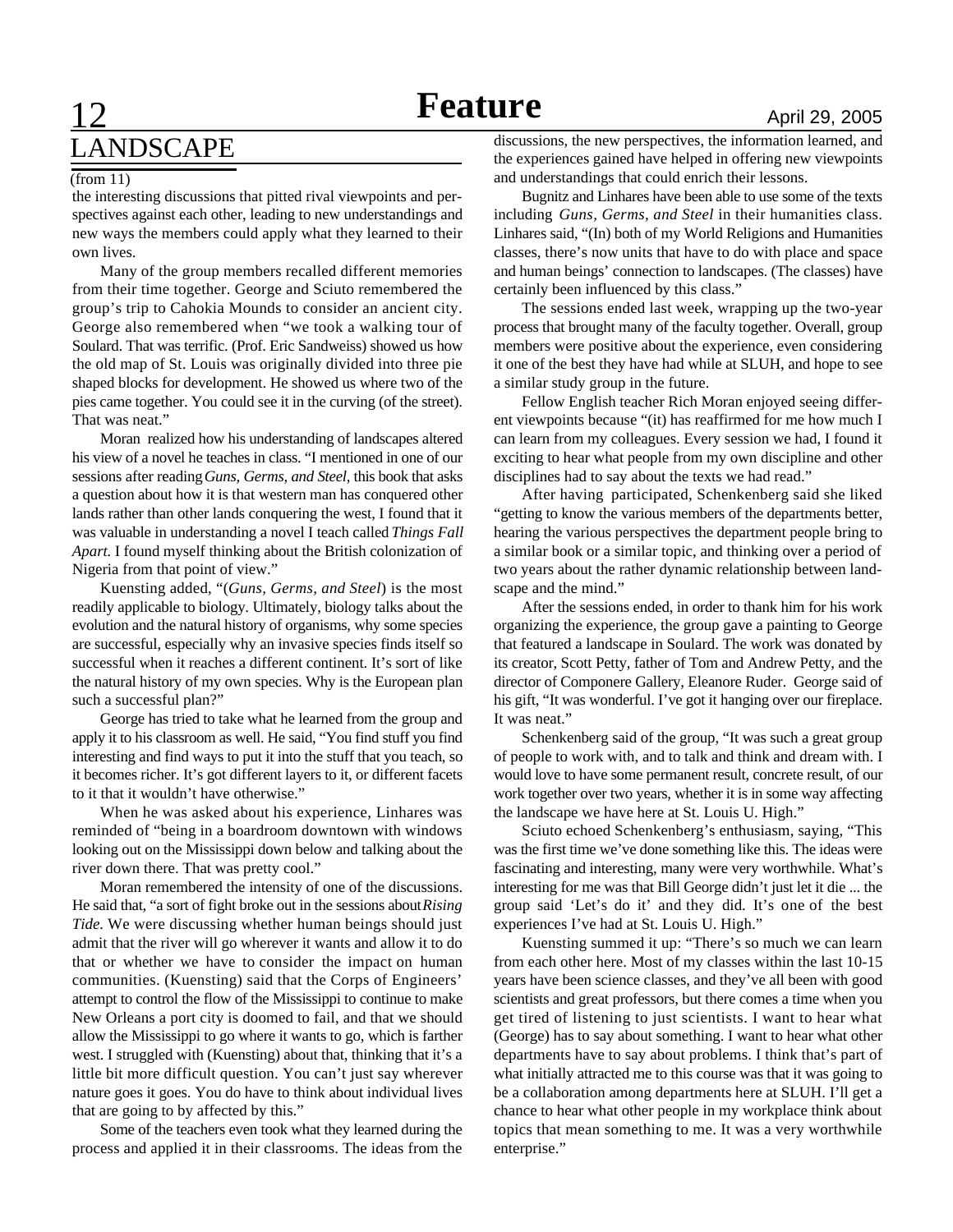## April 29, 2005 **News** 13 Mathbills calculate their way to seventh place

### **Kyle Kloster Core Staff**

Two is the 459th digit of pi, as five of<br>St. Louis U. High's math club memwo is the 459th digit of pi, as five of bers found out last Saturday during the state math competition in Columbia, Missouri. Sophomores Christian Ronzio and Dan Viox and juniors Michael Broom, Kyle Kloster, and Dan Marincel traveled with math teacher Dan See to join over 200 other Missouri high school students at the Missouri state math competition, scoring the highest in the six years See has led the club.

Missouri state math competitions consist of five events with awards to the top five competitors in both the small school division and large school division. Three team events include a power question for the whole team, which involves multiplepart questions that all relate to one topic, a ten question, 60-minute test for six team members, and a five-question relay round for three-member teams.

After the five events, a "pi" competition takes place where any of the state competitors may recite as many digits of pi as they can. Although no SLUH student

attempted, the student winning the freshman category won by reciting 459 digits of pi (3 is the 460th).

The five Eulerbills placed fifth in the ten question event with a score of 50 out of 100, while the relay team of Broom, Marincel, and Viox scored 35 out of 50 to take third place. Although the relay team answered every question correctly, the event accepts two answers for each question, one after three minutes and another after six minutes, and SLUH turned in three late, nabbing only half the credit.

In the power question event, the Seebills, even though none but Marincel had worked on one before, scored a 44 out of 100, which is an impressive achievement for a team of first-timers, according to See and Marincel.

In the individual events, Viox tied another sophomore for first in the state with a score of 64 out of 120 on the sprint round event. Last year, Viox took second in the target round and fifth in the sprint round. Although they did not place, Broom and Marincel took sixth and seventh in the sprint round, falling just short of a ribbon.

In the target round, Kloster answered three of eight questions correctly to take fifth place.

After awards had been handed out for the five events, the organizers announced the overall victors in the sweepstakes category—a combination of team and individual scores for a school, which SLUH placed seventh out of ten schools.

See was very excited about the team's progress, describing it as "the best we've done in six years at state."

According to See, six years ago the club was not very active, until Joe Marincel '04, "brought a lot of enthusiasm to the club, got (me) excited ... (and) was responsible for getting a lot of students going. A group of people instead of one or two helped at the competitions."

Since then, See said, "(qualifying for state) became the goal—(we would) try to qualify more students each year." See hopes to get more freshman and sophomore involvement for next year, and plans to develop some ideas for improvement, such as handing out practice problems every once in a while.

## Cicerobills repeat: sweep Latin competition

### **Tim Malecek Staff**

As most Jr. Bills were either sleeping<br>in or preparing for the Spring Fling s most Jr. Bills were either sleeping basketball tournament, 21 Latin students hopped aboard a bus and traveled to Hickman High School in Columbia for the annual Certamen Competition.

The Certamen Competition is a fourman quiz bowl-style competition that pits one high school against another in a bracket formatted playoff. The fifteen toss-up questions worth ten points each cover Roman history and culture, Latin grammar, and mythology. After a correct answer, each team receives two related bonus questions, each worth five points.

SLUH fields three teams each year: Level I comprised of freshmen, Level II composed of sophomores, and Advanced Certamen, with a mix of juniors and seniors. The teams began practicing in October by reviewing old sets of questions.

The Centurionbills entered the competition as returning champions and were highly favored to win again. The Advanced Certamen team consisted of seniors Charles Ullmann, Andrew Schaeperkoetter, and Matt Winkeler, with either junior Chris Jennewein or Tim Malecek rounding out the team.

The Advanced Certamen team whizzed by Rolla in the opening round 180-25 and beat DeSmet with similar ease (190-20). On the first question of the DeSmet game, grammar jock Ullmann answered before the specific question had even been fully asked. The DeSmet Latin teacher shook his fists as the DeSmet team members muttered, "We're sunk."

SLUH cruised into the final match against their biggest competition, Pembroke Hill. Although tied at 45 after seven toss-up questions, the Jr. Bills pulled ahead speedily to win 130-65.

Similarly, the Certamen I team, anchored by freshman Sam King, sealed an easy championship, defeating Rolla, DeSmet, and Lincoln Middle School, on their way to defeat MICDS (95-35) in the finals. Likewise, the sophomore team led by Todd "Swiftius" Swift, crushed MICDS, Rock Bridge and finally Oak Park (195-50) to seal their title.

The Jr. Bills swept the competition in Columbia, winning at each level, to repeat their performance from last year. Latin teacher Mary Lee McConaghy said of the win, "we had the clean sweep this year and last year. It is just simply amazing."

In addition, ten students placed first in the state on tests in Mythology, History and Culture, Grammar, Reading Comprehension, Derivatives, and Vocabulary and received recognition at the competition. McConaghy congratulated all her students as "gentlemen and scholars."